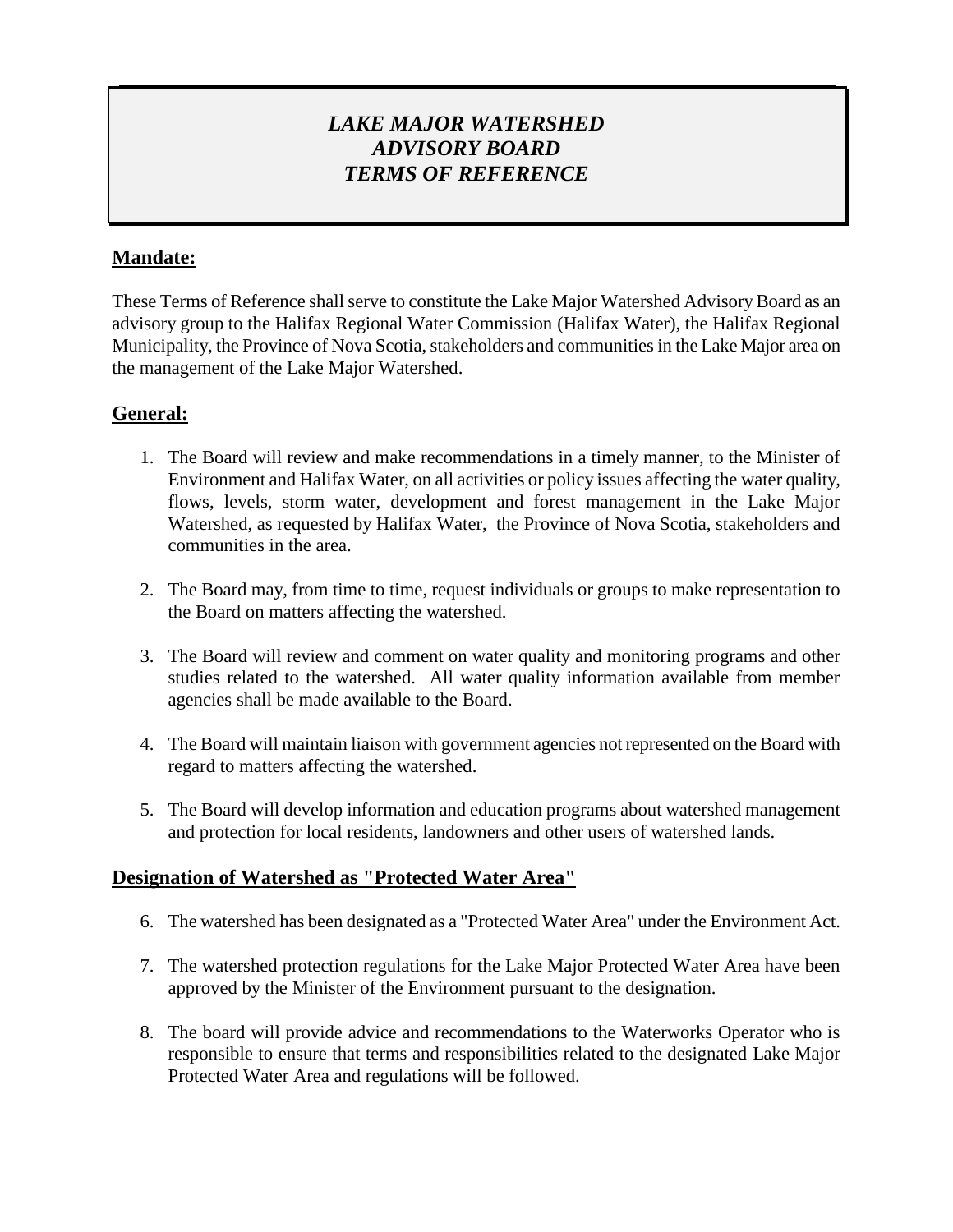#### **Membership and Meetings:**

- 9. The Board shall be comprised as follows:
	- a) One voting identifiable group, organization or individual representative from each of the communities of:
	- North Preston
	- Lake Major
	- East Preston
	- Cherry Brook/ Lake Loon
	- b) One voting technical representative from each of the following organizations:
	- Halifax Water
	- Halifax Regional Municipality Planning and Development Services
	- Nova Scotia Environment
	- Nova Scotia Department of Natural Resources
- 10. All community members will serve for a two-year term. Subsequent appointments or reappointments by the community to the Board shall be for a term of two years.
- 11. Technical representatives to be appointed to the Board by their respective organizations.
- 12. Upon expiration of terms, for members representing identifiable groups or organizations, that member will be asked by the Board to have their group or organization nominate a member for the subsequent term. Where that is not possible, Halifax Water will contact the group or organization to request an appointment. For members not representing an identifiable group or organization; Halifax Water will write all landowners in the area of interest affected by the Lake Major Watershed seeking an individual volunteer for the Board. If more than one volunteer per community comes forward, the Board will decide upon the community membership through a balloting process.
- 13. The Chair and Vice-Chair of the Board shall be appointed every two years by the membership at the meeting closest to April  $1<sup>st</sup>$ . The Chair of the Board must be a voting Community representative of the Board while the Vice-Chair must be a voting Halifax Water representative of the Board.
- 14. Administrative support shall be provided by Halifax Water.
- 15. The Board shall endeavor to conduct business by consensus, but should voting be necessary, all motions will require support from a majority of the members present. A quorum shall consist of five (5) voting members which will consist of at least three (3) of the four (4) community members and at least two (2) of four (4) technical representatives. In the event there is not a quorum, an Information Meeting will be held.
- 16. Bodies appointing representatives may name an alternate. Alternates may attend all meetings as observers and may vote when the appointed representative is absent.